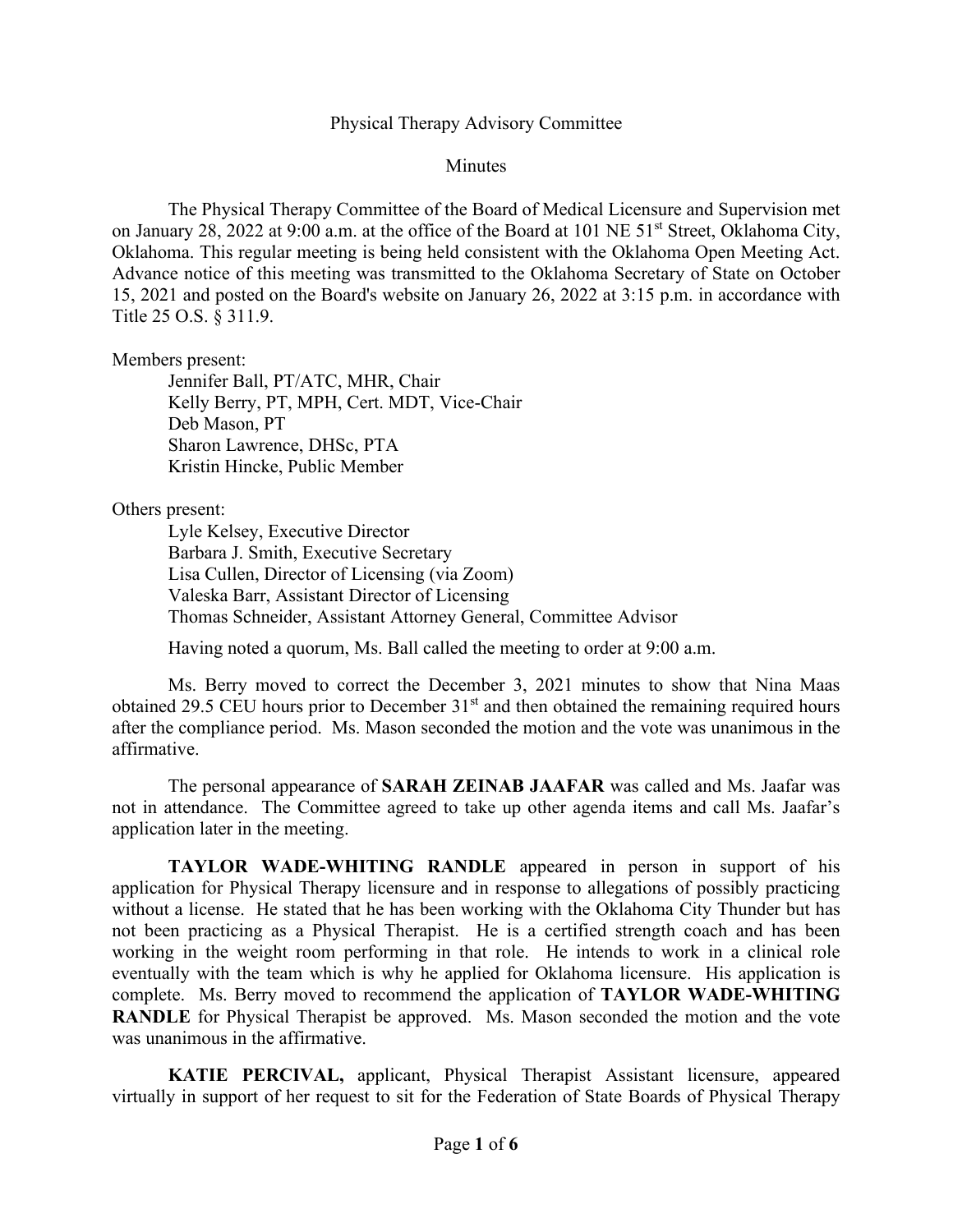exam for a third time. She expressed thanks to the Committee for tabling her request at the last meeting. Ms. Percival reported that she feels much more confident in her testing abilities. She went through her study plan, as well as areas of deficits, with the Committee. She also confirmed that she has mentors helping with her study plan. Ms. Mason move to recommend approving the request of **KATIE PERCIVAL,** applicant, Physical Therapist Assistant licensure, to sit for the Federation of State Boards of Physical Therapy exam for a third time. Ms. Berry seconded the motion and the vote was unanimous in the affirmative.

**BRINKLEY RAMOS**, applicant, Physical Therapist Assistant licensure, appeared virtually in support of her request to sit for the Federation of State Boards of Physical Therapy exam for a third time. Her initial request was tabled in December and Ms. Ramos said she feels much better about her revised study plan and has found it to be very beneficial. She went through her study plan, as well as areas of deficits, with the Committee. She advised that she has a mentor and they meet every other week, but the mentor is available in between meetings to answer questions. Ms. Mason moved to recommend approving the request of **BRINKLEY RAMOS,** applicant, Physical Therapist Assistant licensure, to sit for the Federation of State Boards of Physical Therapy exam for a third time. Ms. Lawrence seconded the motion and the vote was unanimous in the affirmative.

**TRACY RIOS**, applicant, Physical Therapist Assistant licensure, appeared virtually in support of her request to sit for the Federation of State Boards of Physical Therapy exam for a third time. Her request was tabled in December because she did not show for her appearance at that time. She presented a study plan to the Committee and identified her areas of deficits. She advised she has a mentor/accountability partner. Ms. Mason moved to recommend approving the request of **TRACY RIOS,** applicant, Physical Therapist Assistant licensure, to sit for the Federation of State Boards of Physical Therapy exam for a third time. Ms. Hincke seconded the motion and the vote was unanimous in the affirmative.

**COLTON BUNNEY**, applicant, Physical Therapist licensure, appeared virtually in support of his request for special accommodations (time and half) when sitting for the Federation of State Boards of Physical Therapy exam. Following discussion, Ms. Berry moved to recommend approving the request for **COLTON BUNNEY,** applicant, Physical Therapist, for a special accommodation of time and a half when sitting for the Federation of State Boards of Physical Therapy exam pending receipt of an evaluation as required by Part 3 of the Accommodations Request Form. Ms. Hincke seconded the motion and the vote was unanimous in the affirmative.

**KAYLEE MOSS,** applicant, Physical Therapist licensure, appeared virtually in support of her request for special accommodation (to have candy immediately available) when sitting for the Federation of State Boards of Physical Therapy exam. Ms. Ball moved to recommend approving the request of **KAYLEE MOSS**, applicant, Physical Therapist, for a special accommodation of having candy immediately available when sitting for the Federation of State Boards of Physical Therapy exam. Ms. Hincke seconded the motion and the vote was unanimous in the affirmative.

**HEATHER SQUIRES**, Physical Therapist, appeared in person in support of her appeal of denial of a continuing education course she submitted for credit. On December 11, 2021 she took a Part A course, "Defensible Documentation: The Do's and the Don'ts by Great Seminars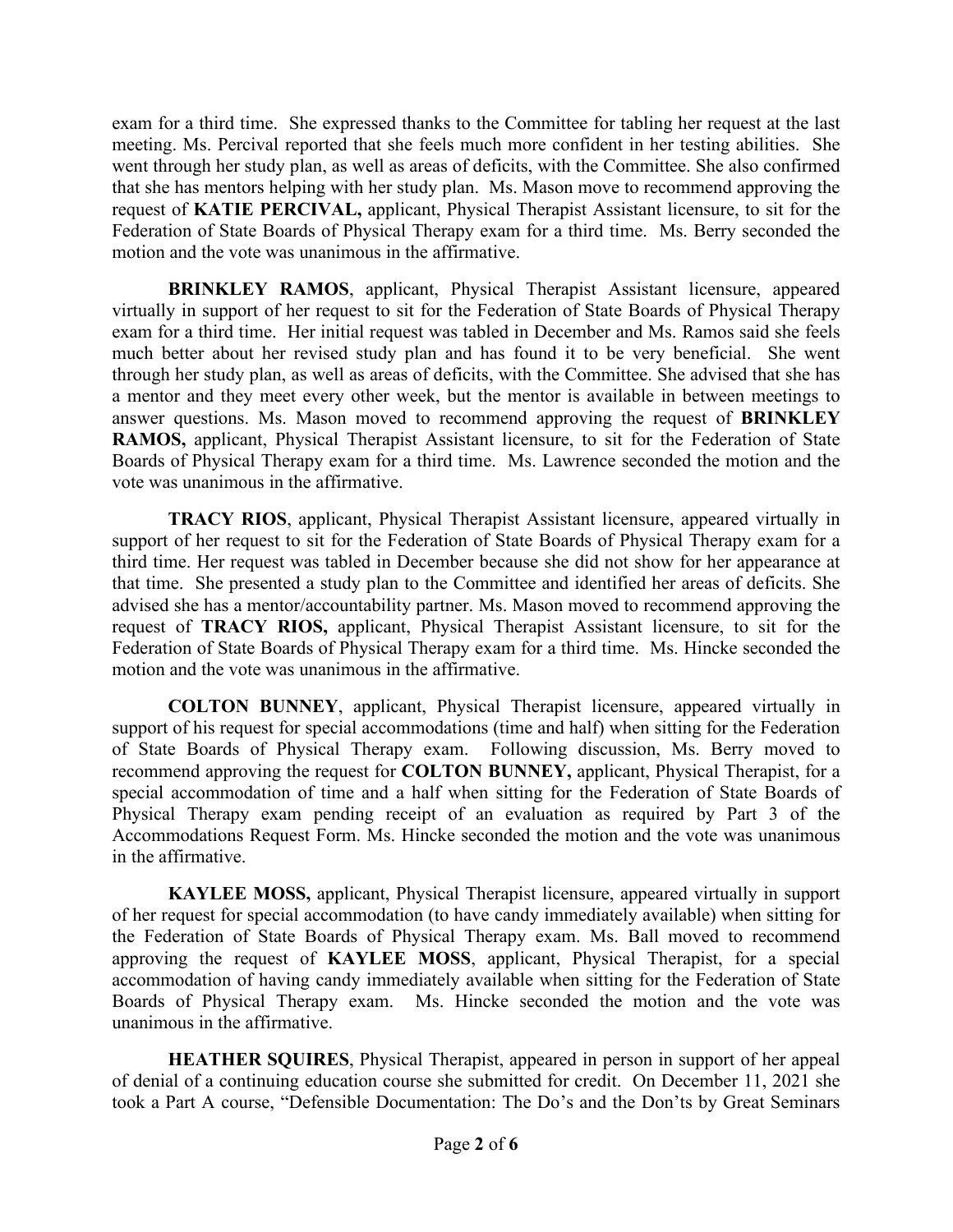and Books." On December  $12<sup>th</sup>$  she submitted a course approval request and immediately received a message that it was successfully submitted but "do not call as this will further delay the process." She emailed supporting documents to PT CEU email. Again, she received a response saying they had been received, but "do not call as this will further delay a response." In January, and having still not heard whether the course had been approved or denied, she phoned the licensing department. She was told the course had been denied, she would need to very quickly take another course in order to be able to renew her license, and that she would need to obtain double hours for the next compliance period. Ms. Squires took another course, Multiple Sclerosis, in order to renew her license. Ms. Berry apologized and expressed concern for the lack of communication in this regard. She requested the internal number assigned to the course from Ms. Squires and/or staff.

*A brief recess was held for Ms. Squires to obtain the course number.*

Upon reconvening, Ms. Squires provided the course number which was 202116237.

Mr. Kelsey stated he has been actively auditing all CEUs for the past six months. Mr. Kelsey apologized to Ms. Squires for the frustration she experienced and thanked her for being here today.

Ms. Berry moved to recommend approving Course No. 202116237 for the 2020-2021 compliance period and that **HEATHER SQUIRES, Physical Therapist,** not be required to obtain double CEU hours for the 2022-2023 compliance period, and that the course she has taken, "Multiple Sclerosis", be allowed to count for the current compliance period. Ms. Hincke seconded the motion and the vote was unanimous in the affirmative. A staff directive was issued to the licensing department to send a follow-up letter to Ms. Squires once the Multiple Sclerosis course has been moved to the current compliance period.

**SARAH ZEINAB JAAFAR**, applicant, Physical Therapist, appeared in support of her application for Physical Therapist licensure. Her application is incomplete and her Foreign Credentialing Commission on Physical Therapy ("FCCPT") scores are not equivalent to Oklahoma's educational standards. She stated that she has not taken the Federation of State Boards of Physical Therapy ("FSBPT") exam because she was instructed by the licensing department to first apply for licensure. She applied for licensure and stated she was then told by the licensing department that she was required to take the FSBPT exam. Regardless, she does not meet the education criteria for Oklahoma licensure. In order to obtain Oklahoma licensure she will need to obtain 66.50 credits of general education, successfully complete the FSBPT exam, and successfully complete 800 hours of supervised visits. The applicant requested her application be tabled. Ms. Ball moved to table the application of **SARAH ZEINAB JAAFAR** for Physical Therapist licensure pending a personal appearance. Ms. Mason seconded the motion and the vote was unanimous in the affirmative.

Next, the Committee reviewed applications for licensure. Ms. Berry moved to recommend approval of the following incomplete applications for Physical Therapist Assistant licensure pending completion of the files. Ms. Hincke seconded the motion and the vote was unanimous in the affirmative.

### **RIVERA, YAJAIRA RIGSBY, EMILEE NICOLE**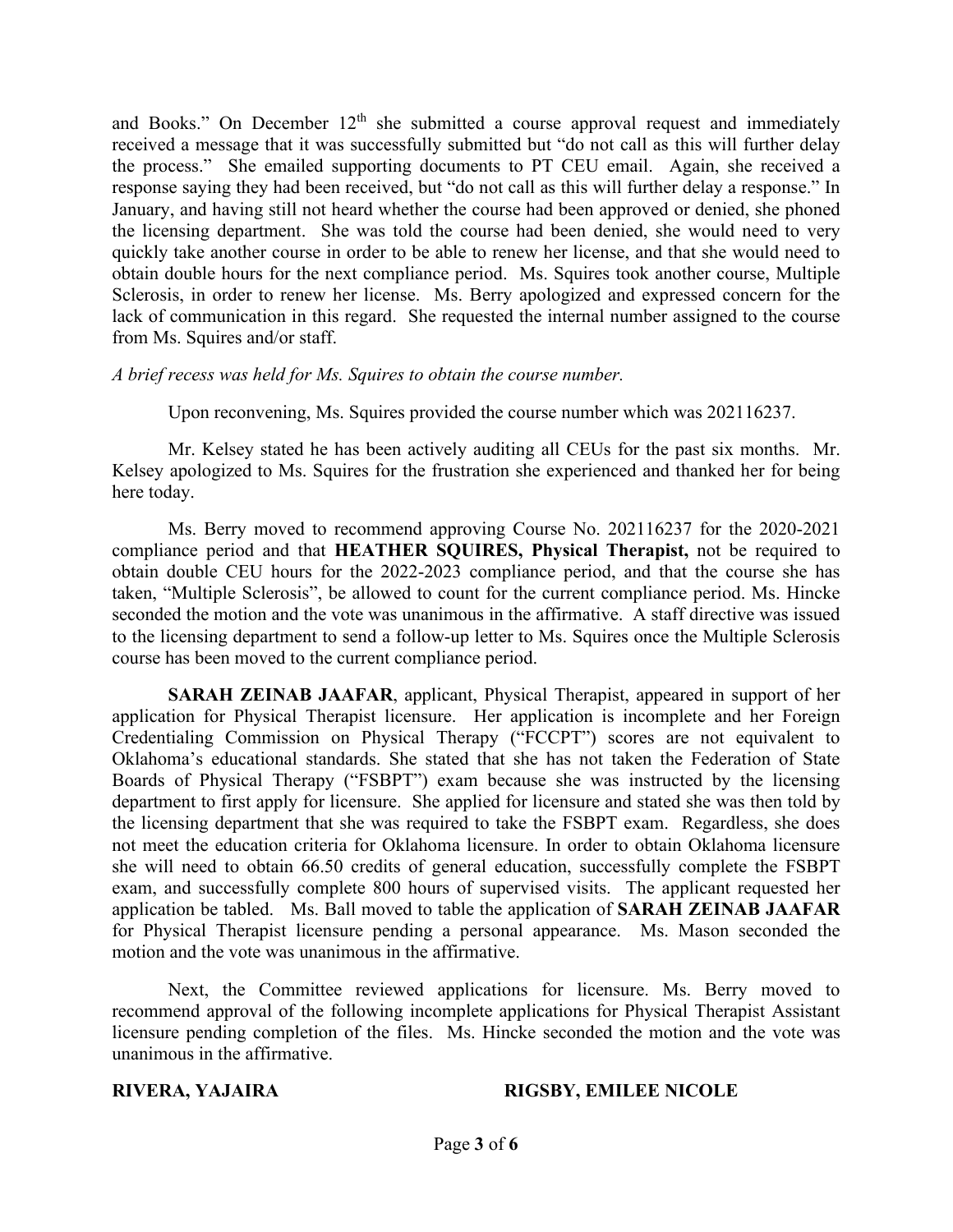## **THOMPSON, BRIANNA LEA RIDGE, RYAN PERRY**

## **MCLEOD, ANDREW ORIN**

Ms. Berry moved to recommend approval of the following incomplete applications for Physical Therapist licensure pending completion of the files. Ms. Lawrence seconded the motion and the vote was unanimous in the affirmative.

**THOMPSON, DARREL MILLIGAN, MARK LOUIS KEMP, COURTENEY MONIQUE BAHR, LAUREN MARTIN, CHRISTOPHER CHARLES MOSS, KAYLEE MARIE LAIR, JOHN DANIEL** 

**DUDNEY, ABIGAIL GRACE FRY, EMILY DAWN HUGHEY, SARAH NICOLE JONES, ALLISON BUCHANAN GARNER, JESSICA LYNN GARCIA, ILIANA MICHELLE PALMERI, MATTHEW VINCENT**

Ms. Berry moved to recommend approval of the complete application of **SERENA CHIKAKO SABOVICH** for Physical Therapist licensure. Ms. Mason seconded the motion and the vote was unanimous in the affirmative.

Next, the Committee began to review the CEUs which had been pre-reviewed and were recommended for denial or approval. It was determined that the Defensible Documentation course (taken by Ms. Squires) was not listed on either list. Rachel Herbert explained that the Defensible Documentation course was not shown on the approved or denied list of CEUs attached to the agenda because the "date fill" information is missing. Ms. Berry would like to know what or how that happened and if other courses are having the same issue. Ms. Berry issued a staff directive to Lisa Cullen and Rachel Herbert to look into the matter and present a follow-up report at the March 2022 committee meeting.

After much discussion, Ms. Berry moved to recommend denying Course Nos. 202116320 through 202116236 CEUs identified on the list attached to the agenda. Ms. Mason seconded the motion and the vote was unanimous in the affirmative. *(See revised CEU list reflecting this action attached hereto as Attachment #1)*

Ms. Berry moved to recommend approving the 2022-2023 courses on pages 5-56 of the list attached to the agenda. Ms. Mason seconded the motion and the vote was unanimous in the affirmative. *(See revised CEU list reflecting this action attached hereto as Attachment #1)*

Ms. Berry moved to recommend denying Course Nos. 202311277, 202311383, 202311522 and 202311741 listed on pages 57-58 of the list attached to the agenda. Ms. Mason seconded the motion and the vote was unanimous in the affirmative. *(See revised CEU list reflecting this action attached hereto as Attachment #1)*

Ms. Berry moved to recommend approving the remaining courses listed on pages 57-58 of the list attached to agenda pending further review by subcommittee. Ms. Ball seconded the motion and the vote was unanimous in the affirmative. *(See revised CEU list reflecting this action attached hereto as Attachment #1)*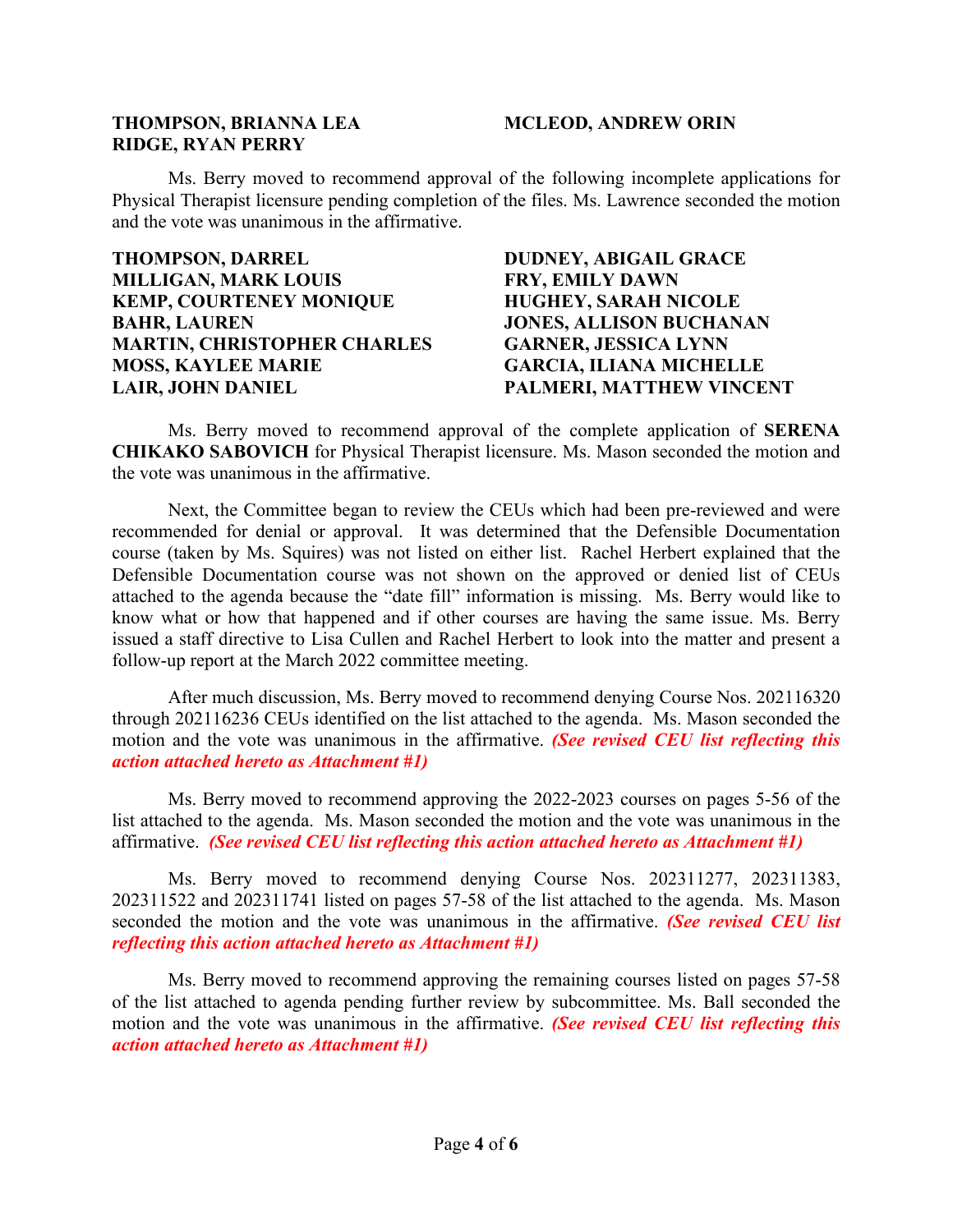# *The Committee took a brief recess.*

Upon reconvening, to accommodate the Committee's guest, Joanne Slater, the agenda was reordered to take up Item No. 11, Demonstration of PT CEU Portal. Lisa Cullen presented a demonstration of the portal and trained Ms. Slater on how she, as a potential approved provider, will enter information for CEU courses. Lisa advised that although the program remains incomplete at this time, it will be ready to go live at  $12:00$  a.m. on February  $1<sup>st</sup>$ . In closing, Ms. Slater was advised that the provider number assigned to her will only be active for one compliance period. Ms. Slater thanked the Committee for the information.

Next, the Committee returned to the order of the agenda and took up Item No. 6, the revised Form 5. Valeska Barr advised the Form 5 has been revised because the previous form was somewhat confusing. The Form 5 will have an instruction sheet that directs the licensee as to which section applies to them. Valeska presented the proposed revisions. She also presented a proposed Form 5 for use with group supervision. This was provided to the Committee for informational purposes only and no action was taken at this time.

The Committee then discussed Okla. Admin. Code 435:20-7-1 as it relates to the annual submission of Form 5s (Agenda Item Nos. 7 and 9). After much discussion, Mr. Kelsey advised that he will schedule a work study with staff to come up with some solutions to this issue.

Lisa Cullen advised that she had not prepared the form for a PT/Group to use when requesting to add additional PTAs to their licensees (Agenda Item No. 8). She will create a similar form to those used by Occupational Therapists and bring it before the Committee at a later date. No action was taken on this matter

Ms. Mason discussed concerns with the current CEU process (Agenda Item No. 10). Mr. Kelsey stated those licensees who do not respond to the audit will need to be reviewed on a caseby-case basis and, perhaps, with leniency. Ms. Mason hopes to lessen any delays for audited licensees receiving information in the future. Ms. Kelly believes the process will improve because the subcommittee will be reviewing only one-third of the licensees it normally reviews and the CEU portal will certainly help with the process. Lisa Cullen will work on the concerns presented.

Ms. Berry reported that Thomas Schneider, AAG, is currently working on the proposed revision of the administrative rules regarding telehealth and will have an update at a later date.

Under "New Business," Barbara Smith advised that the minutes are usually provided within a week of the meeting to give the committee members an opportunity to review the minutes while their memories are still fresh. Therefore, it is important that the minutes be reviewed when they are originally provided via email. Any changes, corrections, or questions regarding the minutes need to be submitted to her in writing immediately following review. After reviewing with Mr. Kelsey, the approved suggested changes/corrections will be made prior to the next meeting and presented for review/action at that time.

Additionally, any requested items for the agenda need to be submitted in writing. And lastly, any notes prepared by a committee member in preparation for presentation of an agenda item should be submitted to Barbara Smith well in advance of the meeting for distribution to all committee members and staff.